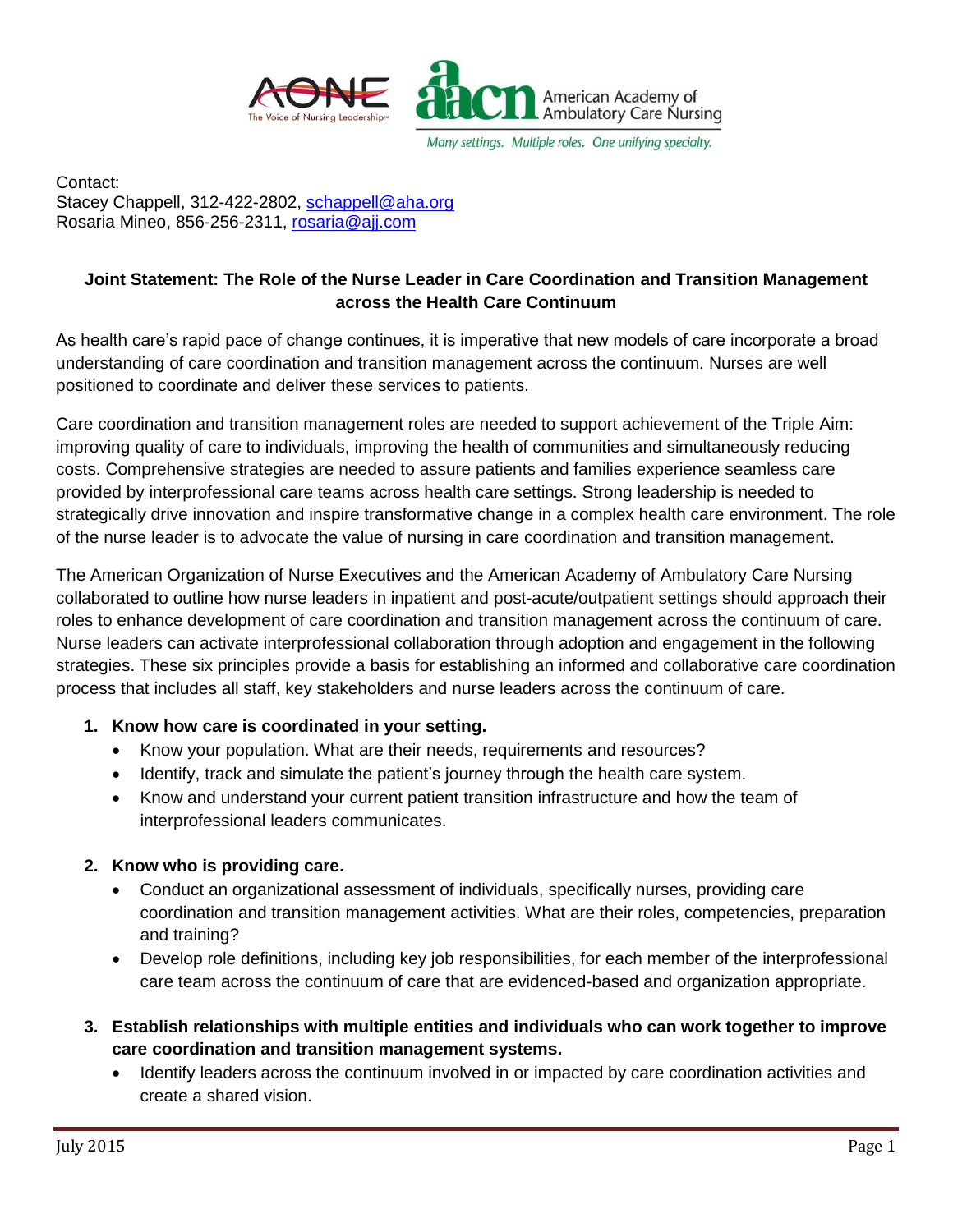

- Convene an internal interprofessional stakeholder group of team members involved with care coordination across the continuum of care. Invite external stakeholders to join the group based on the needs of your particular hospital and post-acute care/outpatient settings.
- Invite all stakeholders to provide input on aligning communication and collaboration between current resources to improve care coordination and transition management.
- **4. Know the value of technology, its impact on workflow and the roles of care coordination team members.**
	- Assess the current state of technology as it impacts care coordination and patient transitions of care.
	- Strategize and optimize potential technology, workflow and role development to support seamless care coordination for the future. Identify the gaps between the current and desired future state.
	- Work with information technology staff on data analytics to capture outcomes and identify high risk patients in need of care coordination and transition management.

# **5. Engage the patient and family.**

- Determine how patients and families want to be involved in coordination of their care. Utilize patient engagement strategies to assess and activate patient and family involvement in care.
- Ensure all staff members are competent in engaging the patient and family in care coordination.
- Engage the patient and family in developing and understanding the plan of care (i.e. who will deliver the care, when and what is their role in the care process).
- Provide the patient and family with a point of contact (a specific person or 24-hour support line) to address needs.
- Develop workflows to include patients and families on advisory boards, in survey development and review of survey results, and shared decision-making for overall care coordination process improvement.

# **6. Engage all team members in care coordination.**

- Select a nurse leader and a physician leader (e.g. CNO and CMO or chief of staff) to co-lead care coordination efforts.
- Identify physician partners to co-lead care coordination and transition management strategies and to influence staff physicians.
- Educate leaders and staff about the value of care coordination and how it can achieve the health care system's goals of improving the patient experience, increase patient engagement in selfmanagement and improve population health.